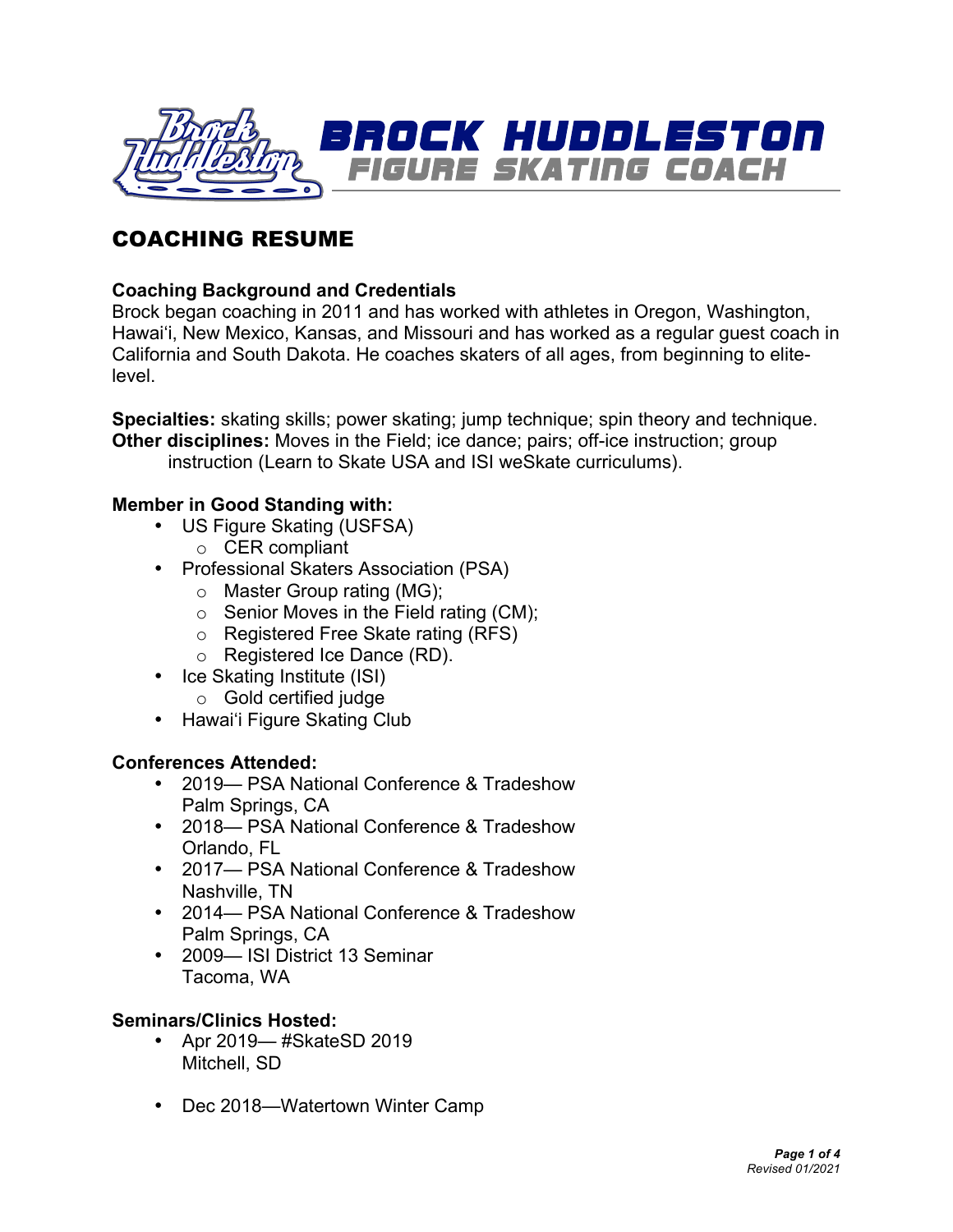Watertown, SD

- Apr 2018— #SkateSD 2018 Pierre, SD and Mitchell, SD
- Apr 2017— Spins and Skating Skills Clinic Independence, MO

#### **Education**

- Missouri State University Master of Professional Studies—Sports Management (in progress) Master of Arts—History (in progress)
- University of Hawaiʻi at Mānoa Hawaiian Language, BA (2014); History, BA (2014); Geology and Geophysics, minor (2014)

### **Volunteer Experience**

- Professional Skaters Association *Apprentice Program Committee Member, 2018*
- Professional Skaters Association *Trial ratings examiner, 2017-present*
- Hawai'i Figure Skating Club *Web Designer, 2012-2014, 2020-2021. Designed, implemented, and maintained new website for HFSC.*

### **Additional Information**

Brock is CPR/First aid certified. He has additional background in hula and ballet and has a background in coaching gymnastics.

**You can contact Brock at huddleston.brock@gmail.com and at (425) 954-3464. More information online at: http://www.coachbrockskates.com.**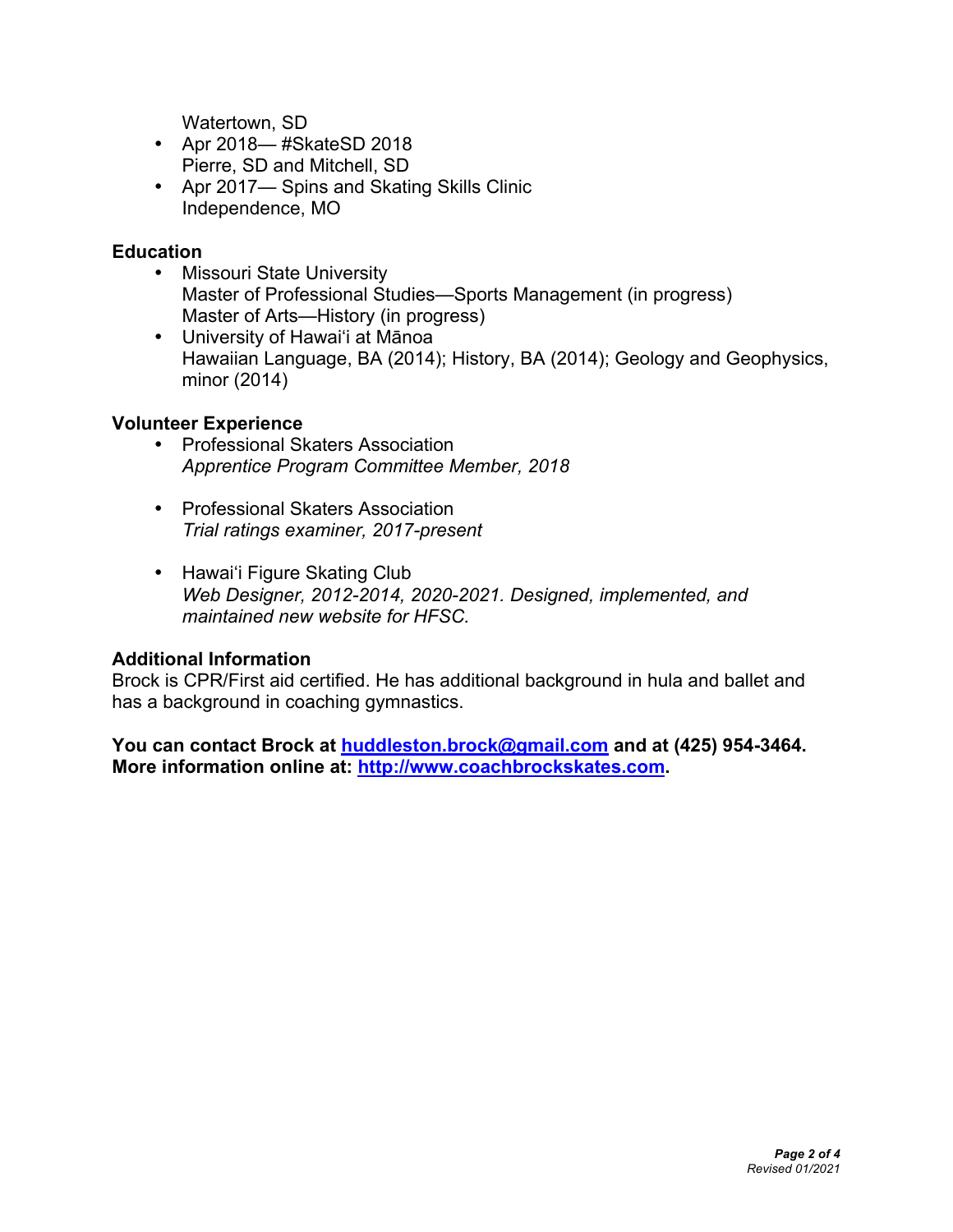# **COACHING ROLES**

#### **Head Coach**

The head coach is the single most important person in your or your child's success as a skater. Head coaches are responsible for organizing and implementing a skater's training plan, overseeing competitions and test sessions, and being an effective communicator and manager. It is essential that the head coach be able to facilitate open communication between the skater, his/her parent, and all skills coaches who work with the skater. Without an organized and effective head coach, it will become virtually impossible for a skater to reach their goals.

#### **Skills Coach**

A skills coach, appointed by the head coach, is one who works with a skater on specific skills. Some areas where skills coaches might be utilized include jumps, spins, choreography, or skating skills. Skills coaches are always hired by the head coach, and the addition of any secondary coach must first be discussed with the head coach. After being hired, it is the responsibility of both coaches to communicate openly with one another to ensure that the skater is receiving efficient and consistent technique.

#### **Off-Ice Coach**

Off-ice training is essential to any competitive skater; at a certain point in every skater's career, they have reached a point where it is necessary to continue building physical ability that will allow them to execute their on-ice skills. Off-ice coaches should have experience in figure skating, biomechanics, plyometrics, and sometimes in sports nutrition, physical therapy, or sports psychology. Much like a skills coach, the off-ice coach is hired by the head coach.

## **COACHING RATES**

#### **On-Ice (Head Coach or Skills Coach) Off-Ice**

- 
- 
- 
- 

\*Different rate structures may apply to semi-private and virtual lessons.

**Competition Fee:** \$20/day (local competitions only, per skater) \$200/day (regionals, sectionals, etc; split between competitors, excludes hotel and travel expenses)

## **PAYMENT POLICY**

Please be sure that all rink fees (e.g., ice time, group lesson fees, etc.) have been paid for before each lesson. *Please note: rink fees are not included in your lesson fees.* Skaters who have not paid appropriate rink fees may be asked to leave the ice; no refunds will be given for your lesson time in this circumstance. All lessons with Coach Brock or a skills coach should be paid, in full, before the beginning of the lesson unless a previous payment plan has been made. At this time, I only accept cash, check, or Venmo payments.

- 15 minutes: USD \$21.00 15 minutes: USD \$15.00
- 20 minutes: USD \$28.00 20 minutes: USD \$30.00
	- 30 minutes: USD \$42.00 30 minutes: USD \$45.00
- 60 minutes: USD \$84.00 60 minutes: USD \$60.00